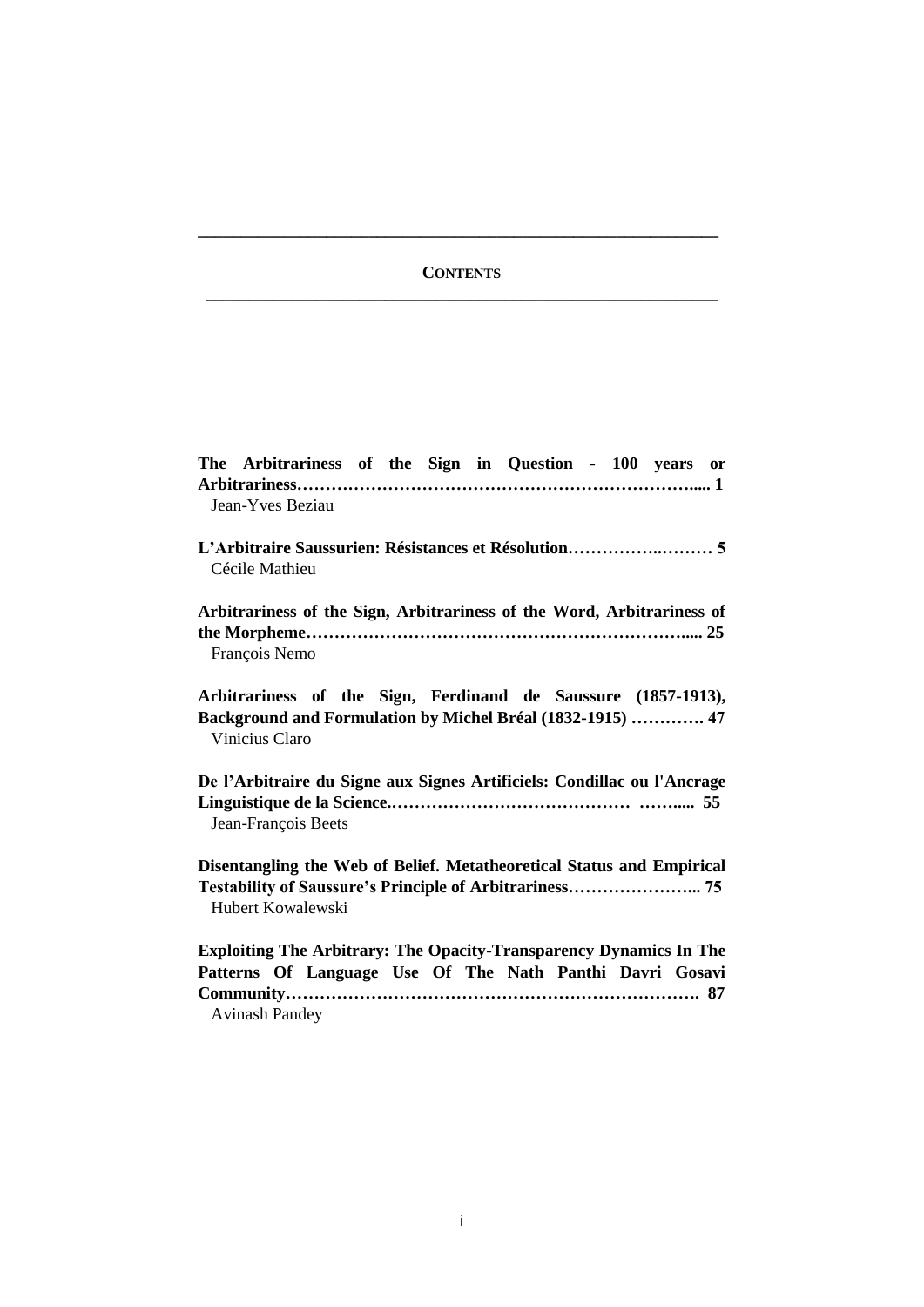**Beyond the Arbitrariness of the Sign: Language (Parole) and Thought between Saussure and Bergson…………………………………………107** Francesco Parisi

**From the Arbitrariness of the Sign to the Trace of a Language……. 125** Noëlla Patricia Schüttel

**La Perspective Neuro-Médiale de l'Arbitraire du Signe de Saussure à la Lumière de la Neurophysiologie de son Epoque et des Recherches Actuelles………………………………………………………………….139** Marcin Sobieszczanski

**Le Débat sur la Nature Arbitraire du Signe Linguistique. La Thèse d'Emile Benveniste (1939) et la Glose de Mario Lucidi (1950)……….151** Andrea Picciuolo

**L'Arbitraire du Signe comme Problématique dans la Linguistique Genevoise: Ch. Bally, A. Sechehaye et H. Frei…………………………175** Anamaria Curea

**L'Arbitraire est-il une "Obsession" Saussurienne? A Partir de la Lecture Barthézienne de Saussure………….…………………………..195** Emanuele Fadda

**On the Asymmetry Between the Four Corners of the Square………..209** Saloua Chatti

**PHASE: from Art to Neuroplasticity - The Case of Embodied Symbols …………………………………………………………………………….225** Tal Dotan Ben Soussan

**Psychological and other Apects of the Sign Arbitrariness………...…..271** Miro Brada

**Quelques Remarques sur l'Usage du Terme "l'Arbitraire du Signe" .283** Ludmila Lacková

**Saussure et la Philosophie: Un Essai de Reconstruction de la Théorie de la Langue………………………………………………………………. 295** Ricardo Jardim Andrade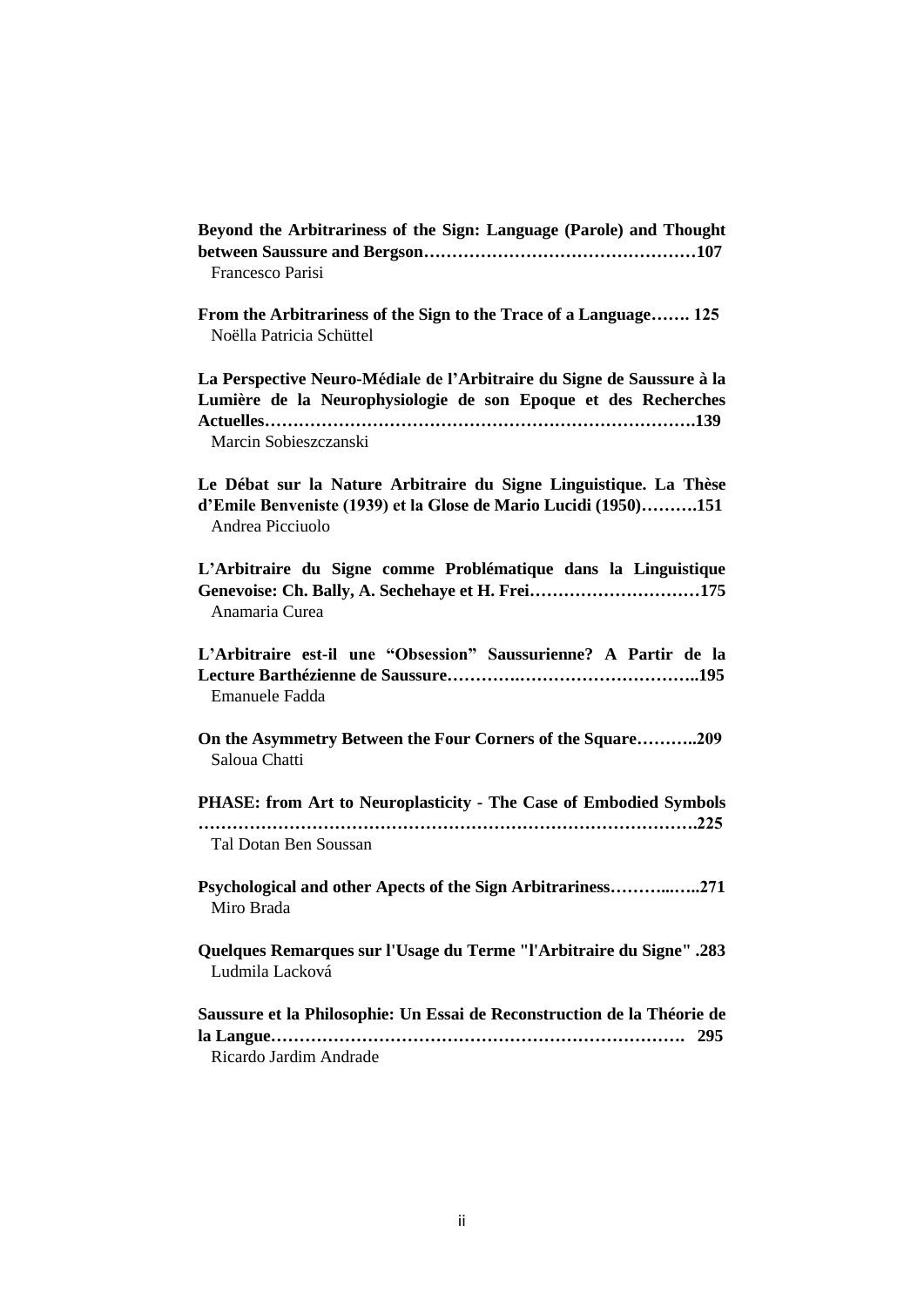| Signs – Arbitrary or Operational? Lessons from Studies on Algebraic<br>Logic and Planned Languages in the Work of Louis Couturat323<br>Oliver Schlaudt |
|--------------------------------------------------------------------------------------------------------------------------------------------------------|
| Jean-Pierre Desclés                                                                                                                                    |
| The Arbitrariness of the Sign in Greek Mathematics379<br>Ioannis M. Vandoulakis                                                                        |
| Les Paradoxes de l'Arbitraire. Le Négatif, la Différence, l'Opposition<br>Manuel Gustavo Isaac                                                         |
| Jean-Yves Beziau                                                                                                                                       |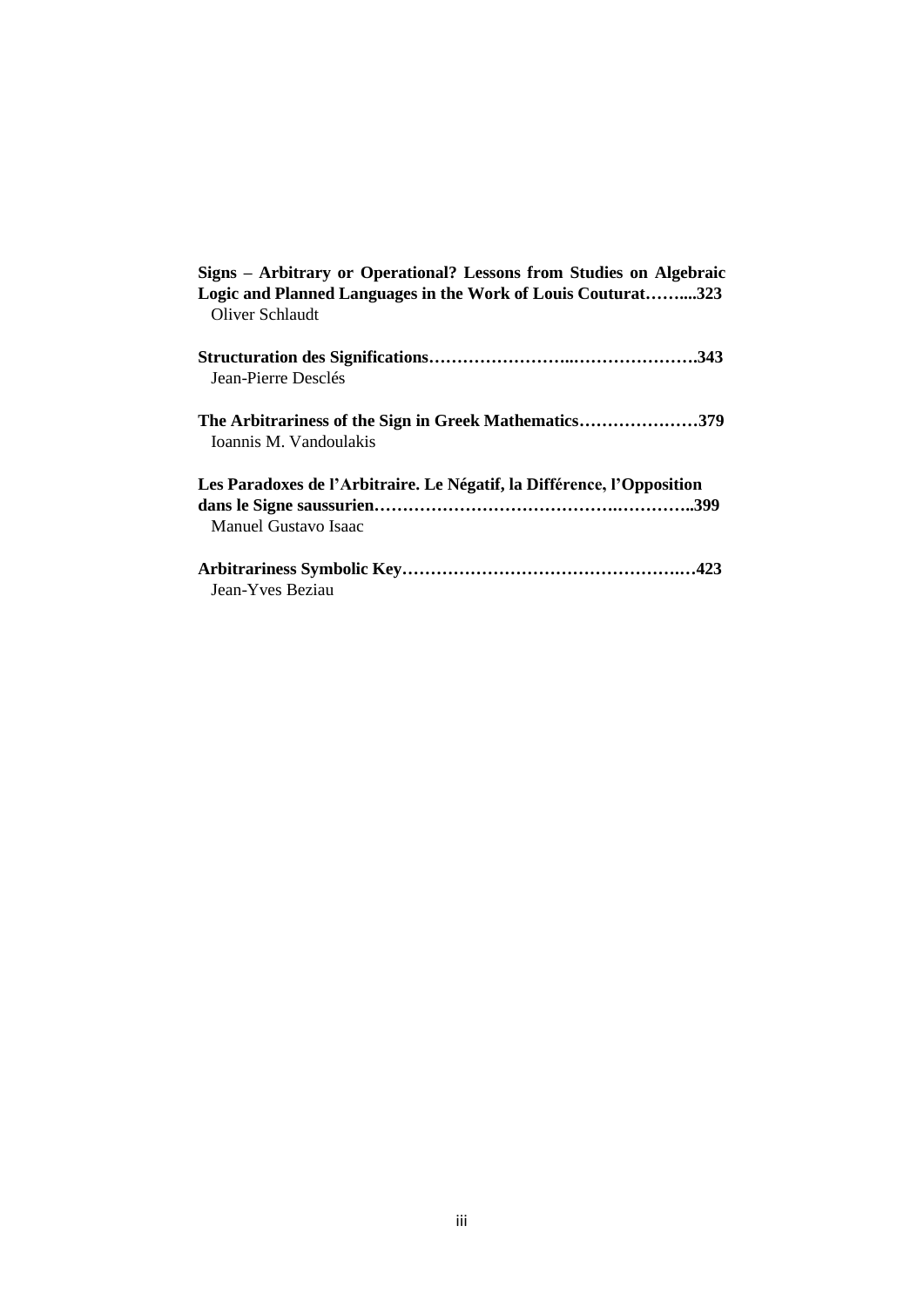## **CONTRIBUTORS \_\_\_\_\_\_\_\_\_\_\_\_\_\_\_\_\_\_\_\_\_\_\_\_\_\_\_\_\_\_\_\_\_\_\_\_\_\_\_\_\_\_\_\_\_\_\_\_\_\_\_\_\_\_\_\_\_\_\_\_**

**\_\_\_\_\_\_\_\_\_\_\_\_\_\_\_\_\_\_\_\_\_\_\_\_\_\_\_\_\_\_\_\_\_\_\_\_\_\_\_\_\_\_\_\_\_\_\_\_\_\_\_\_\_\_\_\_\_\_\_\_\_**

Ricardo Jardim Andrade. *Federal University of Rio de Janeiro, Brazil.* rjardimfilosofia@yahoo.com.br

François Beets. *University of Liège, Belgium.* fbeets@ulg.ac.be

Tal Dotan Ben-Soussan, *Research Institute for Neuroscience, Education and Didactics, Patrizio Paoletti Foundation for Development and Communication, Assisi, Italy* research@fondazionepatriziopaoletti.org

Jean-Yves Beziau. *Federal University of Rio de Janeiro and Brazilian Academy of Philosophy.* jyb@ufrj.br

Miro Brada. *EACH (Estate Agents Clearing House), UK.* miro.brada@yahoo.co.uk

Jean-Peirre Desclés. *Sorbonne University, Paris, France.* jeanpierre.descles@gmail.com

Saloua Chatti. *University of Tunis, Tunisia.* salouachatti11@gmail.com

Vinicius Claro. *Federal University of Rio de Janeiro, Brazil.* profviniciusclaro@gmail.com

Anamaria Curea. *Babeş-Bolyai University, Cluj-Napoca, Romania* anamariacurea@yahoo.fr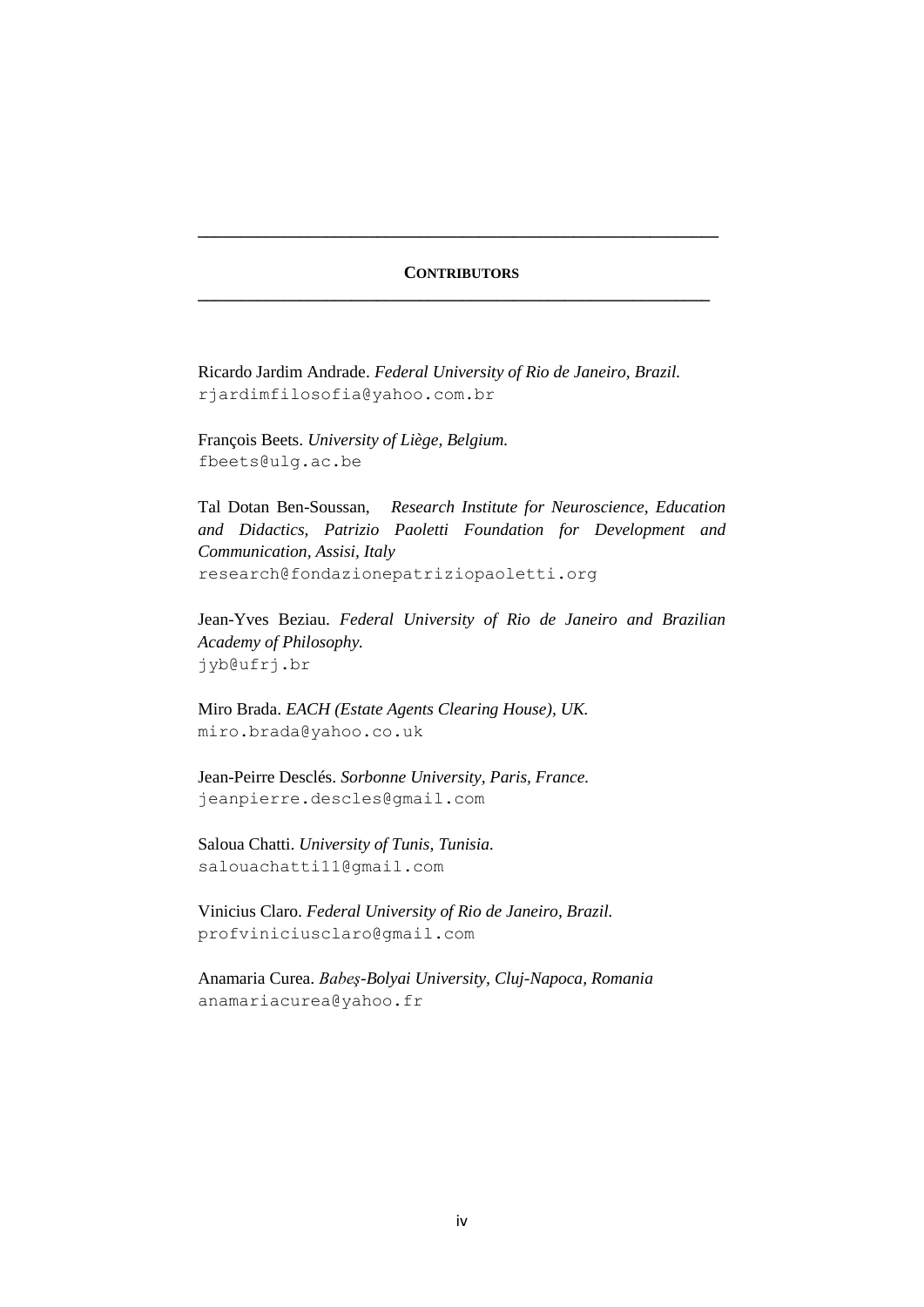Tania Di Giuseppe, *Research Institute for Neuroscience, Education and Didactics, Patrizio Paoletti Foundation for Development and Communication, Assisi, Italy* t.digiuseppe@fondazionepatriziopaoletti.org

Emmanuele Fadda. *University of Calabria, Italy.* lelefadda@gmail.com

Joseph Glicksohn. *Bar-Ilan University, Ramat-Gan, Israel* jglick@post.bgu.ac.il

Manuel Gustavo Isaac. *University of Amsterdam, The Netherlands* isaac.manuelgustavo@gmail.com

Hubert Kowalewski. *Maria Curie-Sklodowska University , Lublin, Poland* hubert.kowalewski@poczta.umcs.lublin.pl

Ľudmila Lacková. *Palacký University, Olomouc, Czech Republic.* ludmila.lac@gmail.com

Cécile Mathieu. *University of Picardie Jules Verne, Amiens, France.* mathieu-cecile@wanadoo.fr

Frederica Mauro, *Research Institute for Neuroscience, Education and Didactics, Patrizio Paoletti Foundation for Development and Communication, Assisi, Italy* federica.ma@gmail.com

François Nemo. *University of Orléans, France.* francois.nemo@yahoo.fr

Aninash Pandey. *University of Mumbai, India.* avinash@linguistics.mu.ac.in

Patrizio Paoletti, *Research Institute for Neuroscience, Education and Didactics, Patrizio Paoletti Foundation for Development and Communication, Assisi, Italy* posta@patriziopaoletti.it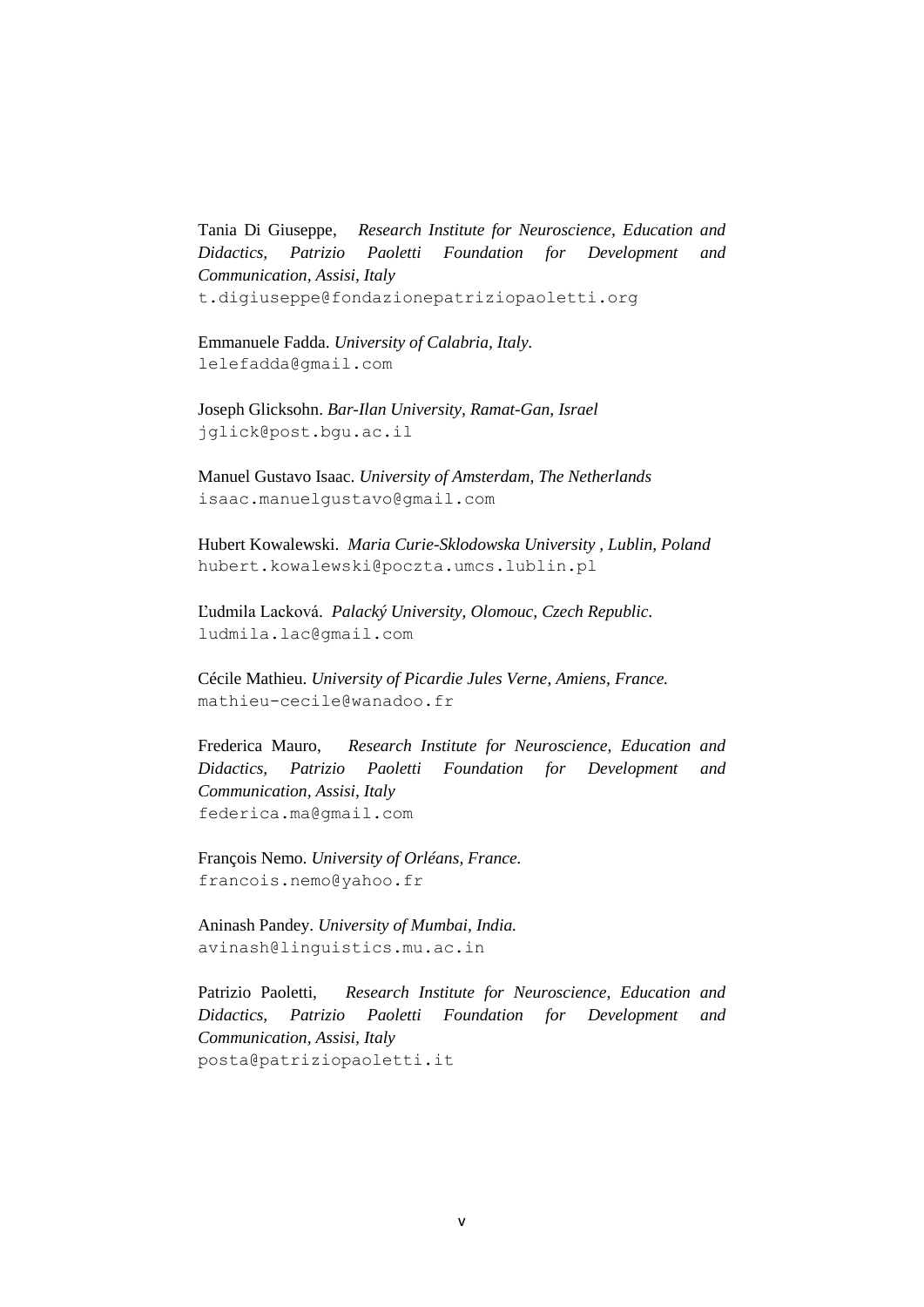Francesco Parisi. *University of Naples "L'Orientale" , Italy* franparisi@gmail.com

Andrea Picciuolo. *University of Zürich, Switzerland* andrea.picciuolo@gmail.com

Oliver Schlaudt. *University of Heidelberg, Germany.* oliver.schlaudt@urz.uni-heidelberg.de

Noëlla Patricia Schüttel. *Neuchâtel University, Switzerland* [noella.schuttel@unine.ch](mailto:noella.schuttel@unine.ch)

Marcin Sobieszczanski. *University of Nice Sophia Antipolis, France* marcin.sobieszczanski@univ-cotedazur.fr

Ioannis Vandoulakis. *Hellenic Open University, Greece* i.vandoulakis@gmail.com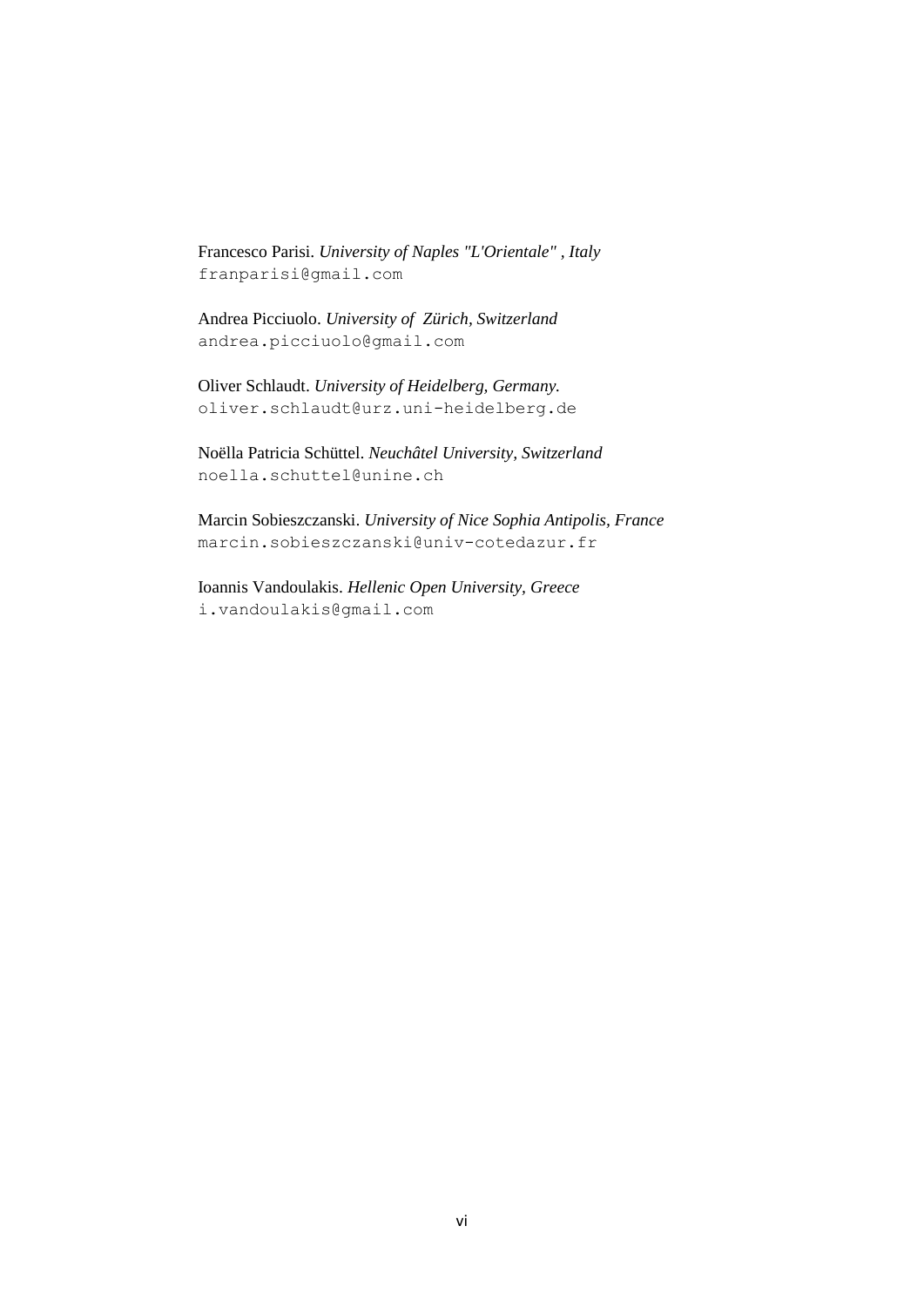# The Arbitrariness of the Sign in Question - 100 years or Arbitrariness Jean-Yves Beziau

 $\overline{a}$ 

ABSTRACT. We describe the context in which this book was produced: a workshop organized at the University of Geneva in January 2017 within the celebration of the publication of 100 years of publication of Ferdinand de Saussure's *Le Cours de Linguistique Générale*, in continuity with a previous event on symbolic thinking organized at the University of Neuchâtel in 2005.

This book is related to the workshop The *Arbitrariness of the Sign in Question* I organized in Geneva, January 10-12, 2017, within a big event celebrating the 100 years of publication of Ferdinand de Saussure's posthumous book *Le Cours de Linguistique Générale* (CLG).

I was first in touch with the CLG when a high school student in the *Lycée Gabriel Fauré* in Annecy, France, in 1982-83. We had a very dedicated professor of philosophy, Miss Ancet, with whom we studied in detail the first chapter of the CLG.

I was always interested in semiotics, and having specialized in the science of reasoning, I naturally and progressively came back to the topic through my research in symbolic logic.

In 2002 I moved back to Switzerland to work at the University of Neuchâtel at the Institute of Logic and CdRS (Centre de Recherches Sémiologiques), a center created by Jean-Blaise Grize (1922-2013), a former student of Jean Piaget (1896-1980). In 2005 I decided to organize there an interdisciplinary workshop on symbolic language.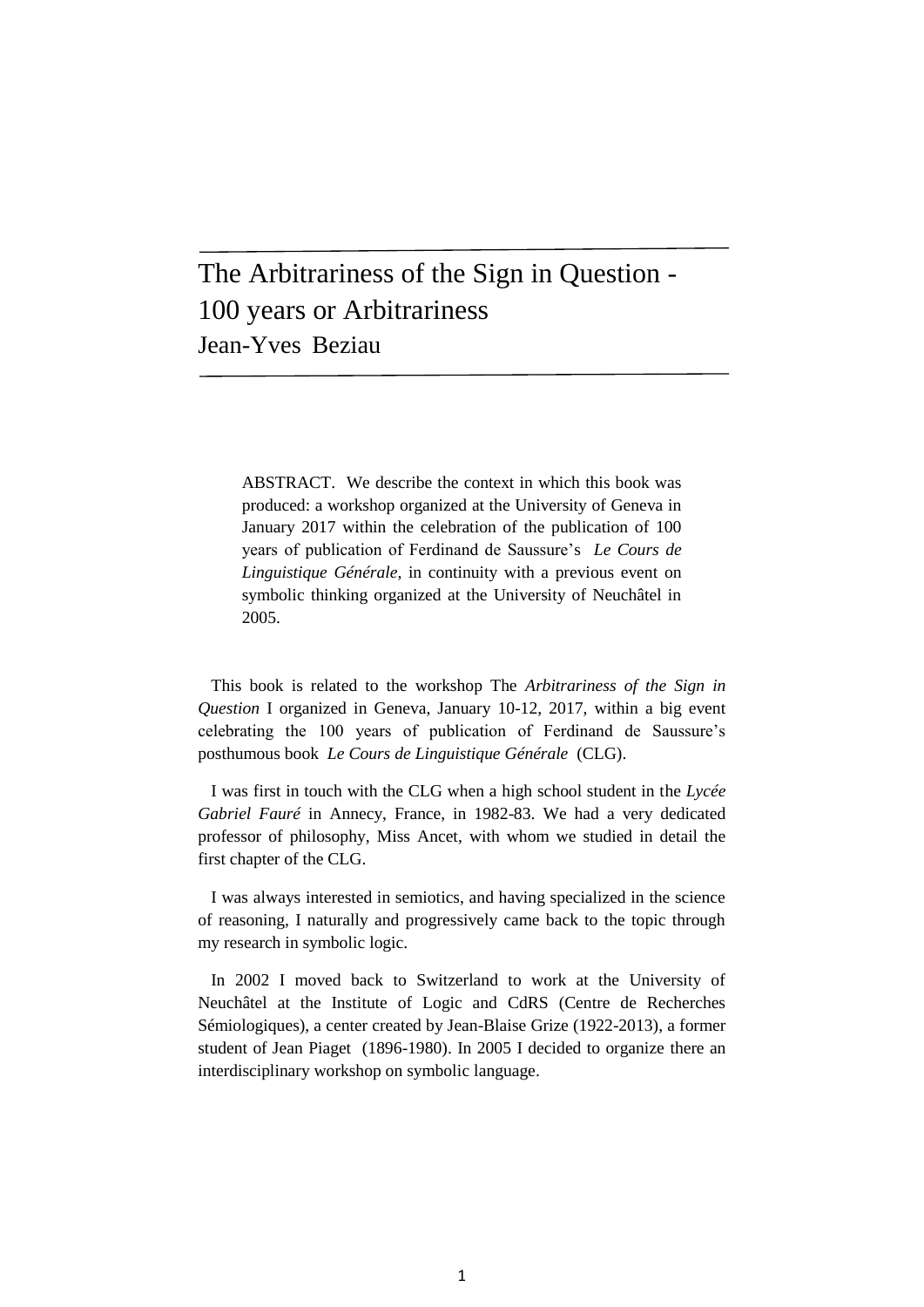#### Jean-Yves Beziau



The idea was to promote interaction between colleagues of the University of Neuchâtel and put them together on a non-arbitrary basis. I succeed to gather professors from many aeras: Lytta Basset from theology, Alain Robert from mathematics, Daniel Schulthess from philosophy, Hans Beck from physics, Georg Süss-Fink from chemistry, Louis de Saussure from linguistics. We also had few colleagues from outside: Claudine Tiercelin from Paris, Jean-Claude Pont from Geneva, … As a result I published a book with title "La pointure du symbole", a word game that can be understood only by a true "chaussurien".

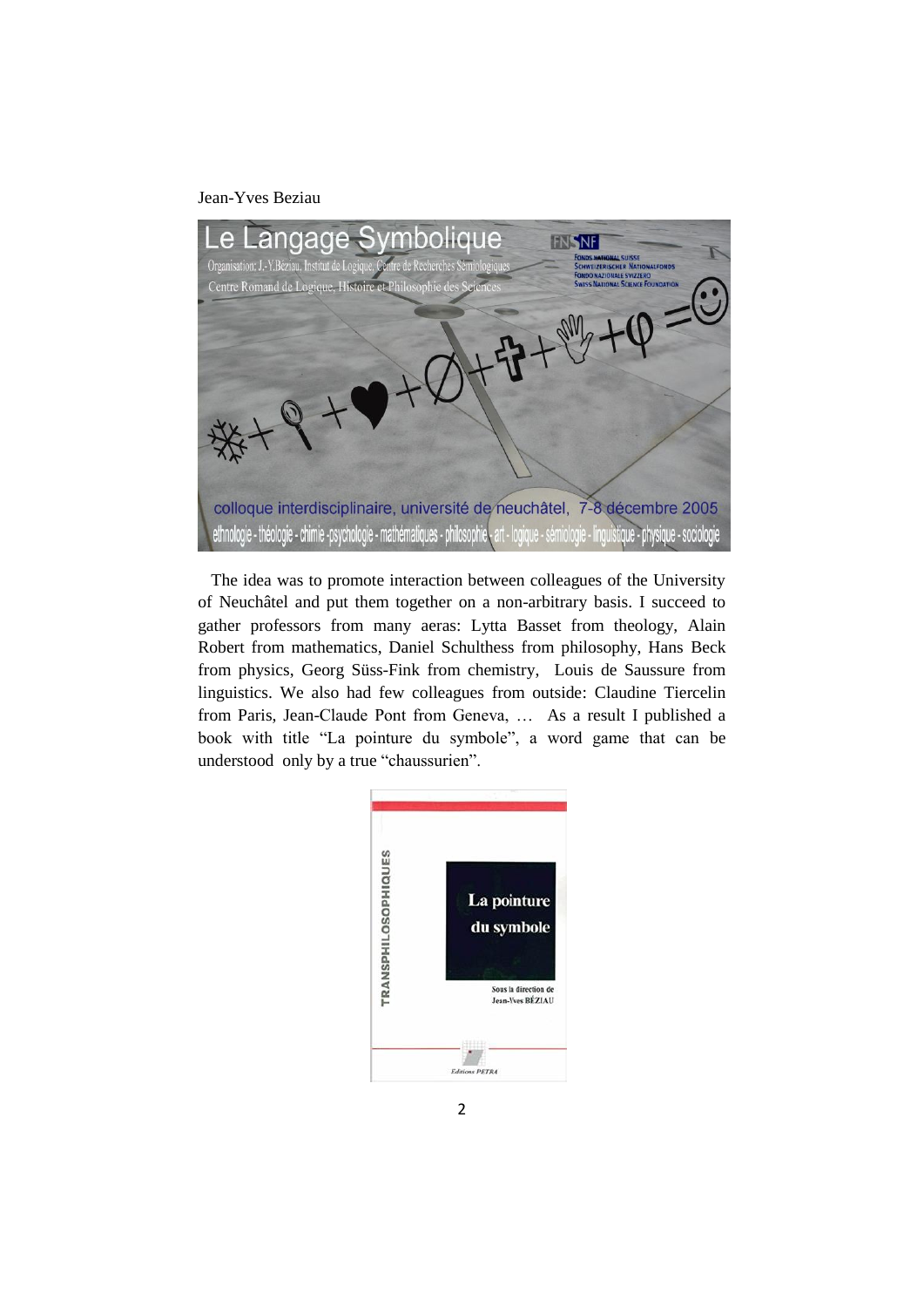#### 100 years of abitrarines

When hearing about the centenary of the CLG I decided to organize a workshop on the arbitrariness of the sign, as a kind of follow up of this first meeting. But the gathering was in some sense diametrically opposed, because the idea was to gather people from outside  $- I$  was myself an outsider, working at the University of Brazil in Rio de Janeiro.

I launched a call for papers and was quite happy with the result. We received a good variety of submissions. Some old friends I had not seen for years like Marcin Sobieszczanski appeared, as well as some recent ones, like my student Vinicius Claro and also some unknown colleagues.

We had people from many geographical origins: Italy, France, Greece, India, Brazil, Poland, Germany, Romania, Tunisia, Bulgaria, UK, Vatican, Czech Republic, Belgium, Switzerland.

Most of their papers are in this present volume. The papers are written either in French, either in English. CLG'100 was indeed a truly bilingual event.



#### **Acknowledegments**

I would like to thank Fabienne Reboul, Vinicius Claro and Jane Spurr for their valuable work for the preparation of this volume.